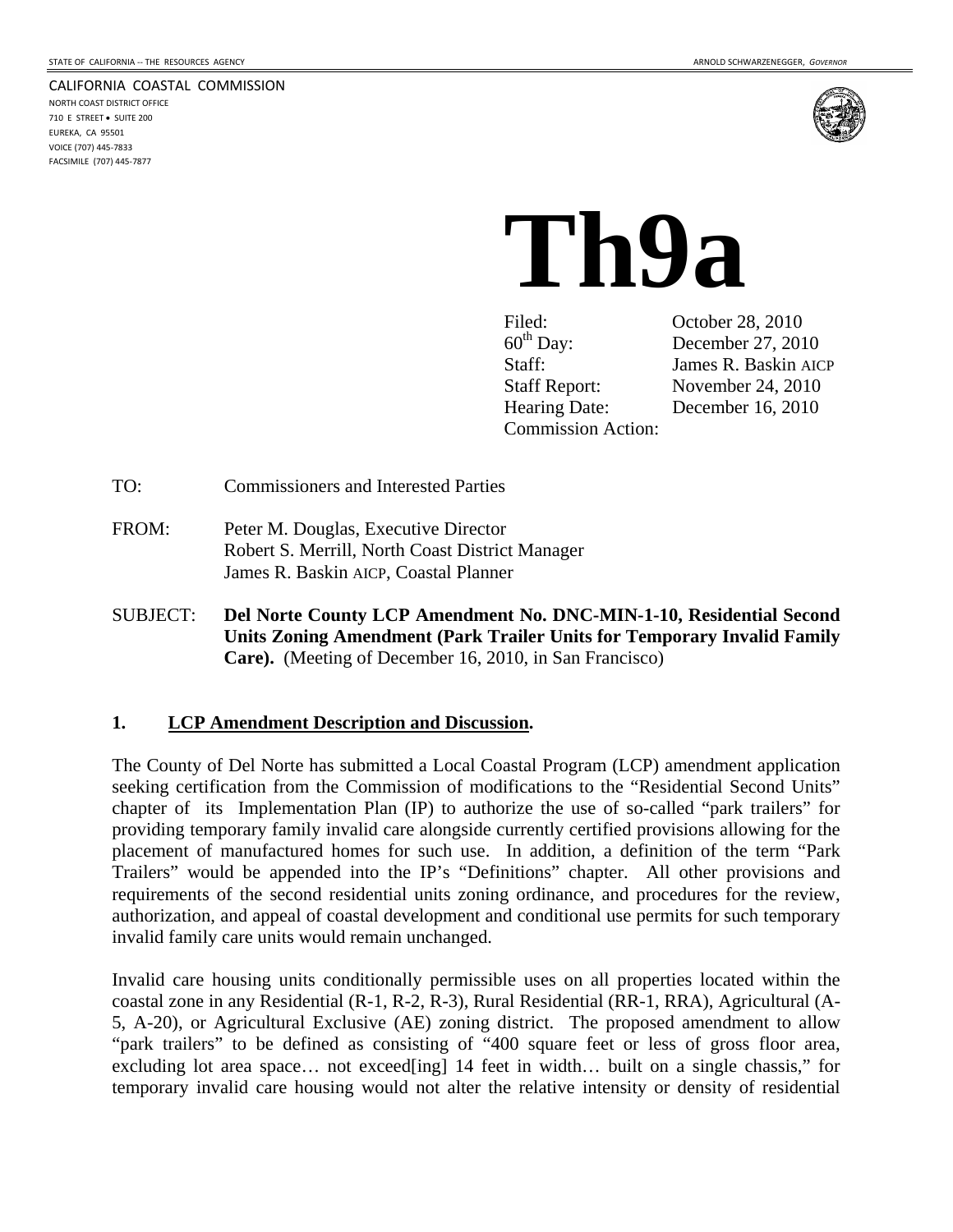## **DEL NORTE COUNTY LCP AMENDMENT (INVALID CARE PARK TRAILERS) DNC-MIN-1-10 PAGE 2**

development that might otherwise be approved in the form of a manufactured home for that use with a use permit.

Since there is no resulting increase in land use density, the LCP amendment would not create any additional demand on coastal resources, would not result in cumulative impacts, and is thus consistent with Section 30250 of the Coastal Act. Furthermore, all affirmative findings required under the both coastal development and use permit processes would remain unaltered with respect to any proposed placement of the temporary care unit being found consistent with all policies and standards of the LCP. Moreover, the proposed amendment comprises changes in wording of the Second Residential Units zoning ordinance which make the use as designated in the ordinance more specific and does not change the kind, location, intensity, or density of a use that has been found consistent with the land use plan. Therefore, as the proposed zoning code changes meet the criteria of a "minor amendment to an LCP" as defined under Section 13554(a) of the Commission's administrative regulations (14 CCR §§13001 et seq.), the Executive Director finds the proposed rezoning to be consistent with the Coastal Act and minor in nature.

# **2. Public Participation and Commission Review.**

The proposed LCP amendment was the subject of local public hearings before the County Planning Commission and the Board of Supervisors. All of these public hearings were properly noticed to provide for adequate public participation. The LCP amendment submittal was filed as complete on October 28, 2010 and is consistent with Section 30514 of the Coastal Act and Section 13553 of Title 14 of the California Code of Regulations. Copies of the Board of Supervisors' Resolution and Ordinance are attached as Exhibits 3 and 4.

The Executive Director has determined that the proposed LCP amendment is "minor" in nature under Sections 13554 and 13555 of the Commission's regulations, since the amendment would not result in a change to the kind, density, or intensity of use of the land on the subject parcel. The Executive Director informed all interested parties by mail of his determination on November 24, 2010. The Commission will consider the Executive Director's determination at the December 16, 2010 meeting in San Francisco. At that time, the Executive Director will report to the Commission any objection to the determination that is received within ten days of the posting of this notice. Anyone wishing to register an objection to the Executive Director's determination that the proposed LCP amendment is "minor" should contact James R. Baskin at (707) 445-7833 at the Commission's North Coast District Office in Eureka by December 10, 2010.

If one-third of the appointed members of the Commission so requests, the Executive Director's determination that the proposed amendment is minor shall not become effective and the amendment shall be processed as a "major" LCP amendment consistent with Section 13555(b) of the Commission's regulations. In that event, staff recommends that the Commission extend the time period for Commission action on the proposed LCPA pursuant to Section 30517 of the Coastal Act as Commission action must otherwise occur by December 27, 2010 (within 60 days of filing). If the Commission concurs with the Executive Director's determination that the LCP amendment is minor in nature, then the amendment shall take effect ten working days after the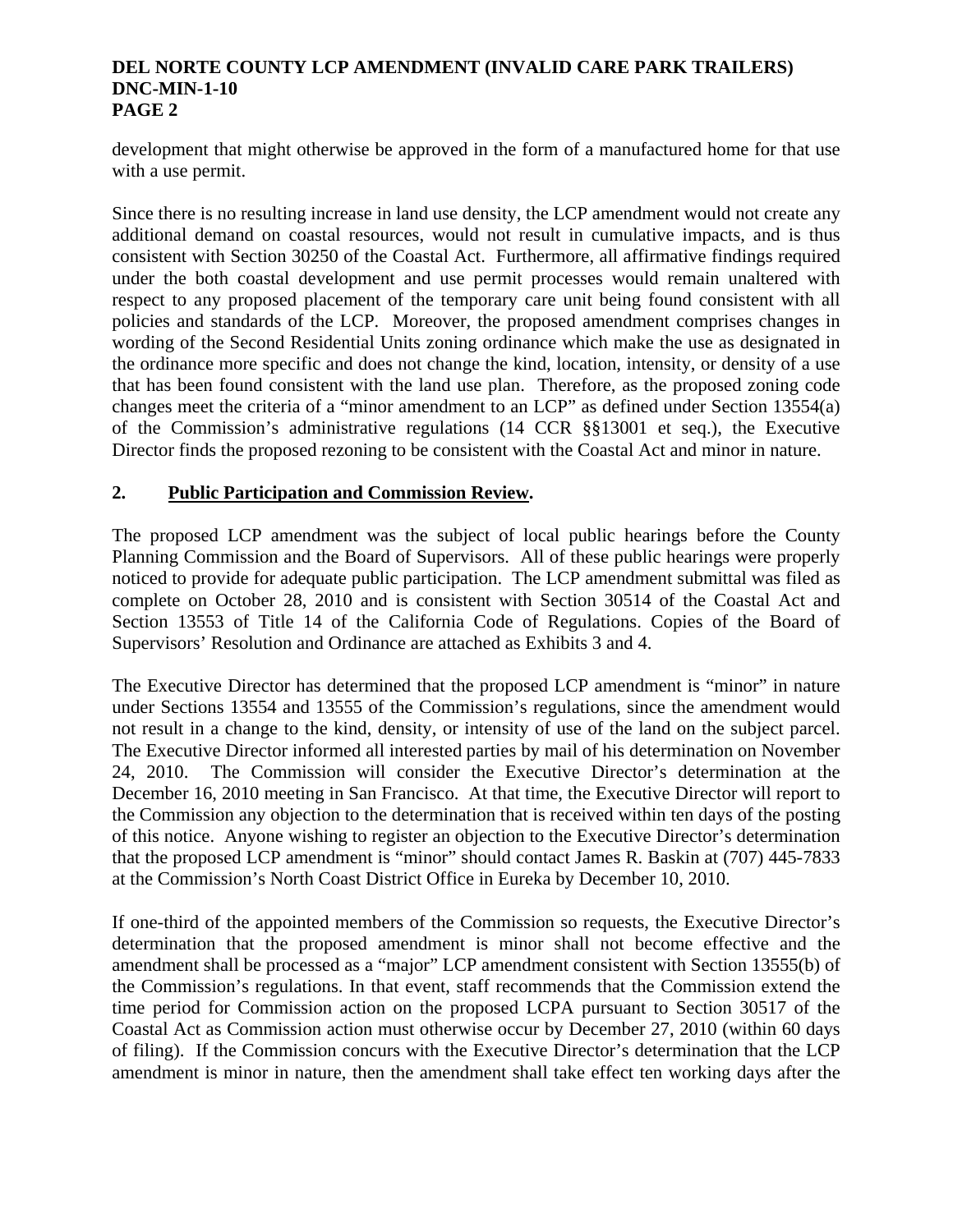### **DEL NORTE COUNTY LCP AMENDMENT (INVALID CARE PARK TRAILERS) DNC-MIN-1-10 PAGE 3**

Commission meeting and notice to Del Norte County consistent with Section 30514(c) of the Coastal Act.

# **3. Staff Recommendation.**

Staff recommends that the Commission concur with the Executive Director's determination that the LCP amendment is minor.

# **4. Additional Information.**

For further information, please contact James R. Baskin at the North Coast District Office (707) 445-7833. Correspondence should be sent to the District Office at the above address.

# **EXHIBITS:**

- 1. Excerpt, Title 21, Del Norte County Code Chapter 21.00 Second Residential Units (showing amended text)
- 2. County Resolution No. 2010-055 Submittal of LCP Amendment Application
- 3. County Ordinance No. 2010-010 Second Residential Units and Definitions Text Amendment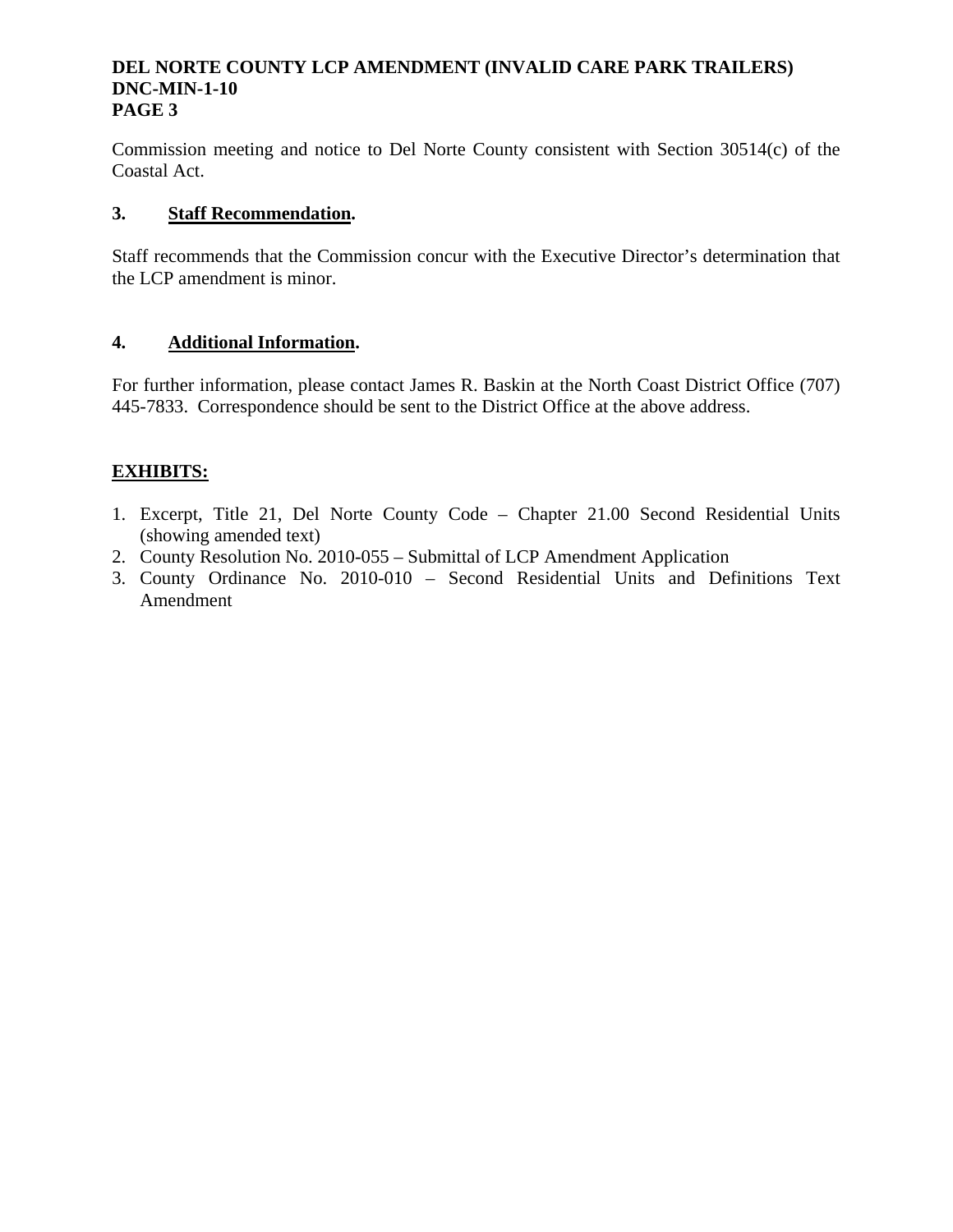# EXHIBIT A Title 20 - Zoning

**EXHIBIT NO. 1 APPLICATION NO.** DNC-MIN-1-10 - DEL NORTE COUNTY LCP AMENDMENT EXCERPT, TITLE 21, DEL NORTE CO. CODE-CH. 21.00 SECOND **RESIDENTIAL UNITS (SHOWING** AMENDED TEXT (1 of 4)

20.00.050 Invalid family care  $-$  Temporary occupancy of a manufactured home or park trailer for invalid family care

A use permit for the temporary establishment and use of a manufactured home or park trailer may be considered by the planning commission as a second dwelling unit in any R, RR, FR, A, AE or TPZ zone district for invalid family care purposes, subject to all of the following:

A. The permit shall be issued to the owner-occupant of a parcel of property, based upon the physical condition of a specific person or persons as an invalid, and such permit shall be non transferable.

B. The occupant of the subject unit shall be a member of the immediate family of the principal resident(s) who is the owner-occupant of the subject parcel or the occupant of the subject unit shall be a court appointed guardian to the owner-occupant of the subject parcel.

C. Application for persons under the age of seventy years shall include a written statement, on a form provided by the county, completed by a practicing physician certifying the need for and purpose of the requested invalid care. Verification of need shall be submitted with each annual renewal and shall be signed by the attending physician.

D. The unit placement shall comply with all applicable building, zoning, engineering, health and fire code requirements, and must comply with any applicable architectural standards which apply to the parent zoning district except that density requirements and the requirement for a permanent foundation shall not apply due to the temporary nature of the placement.

E. Utilities for the second dwelling unit (electricity, water, sewage disposal, etc.) shall be integrated into those of the primary residence.

F. When the specified occupant(s) of the second dwelling no longer reside in the unit or no longer qualify for the use permitted under these provisions, the unit shall be removed within ninety days, and the area no longer used for second dwelling purposes.

G. A bond, or other security, in the amount of five thousand dollars, payable to the county of Del Norte, shall be posted by the applicant prior to the issuance of a building permit for the placement/installation of the subject unit. Any bond posted as security pursuant to this section shall comply with the provisions of the California Bond and Underwriting Law which commences with Section 995.010 of the California Code of Civil Procedure. This performance bond is to be held by the county and may be called at any time by the county to enforce removal of the unit.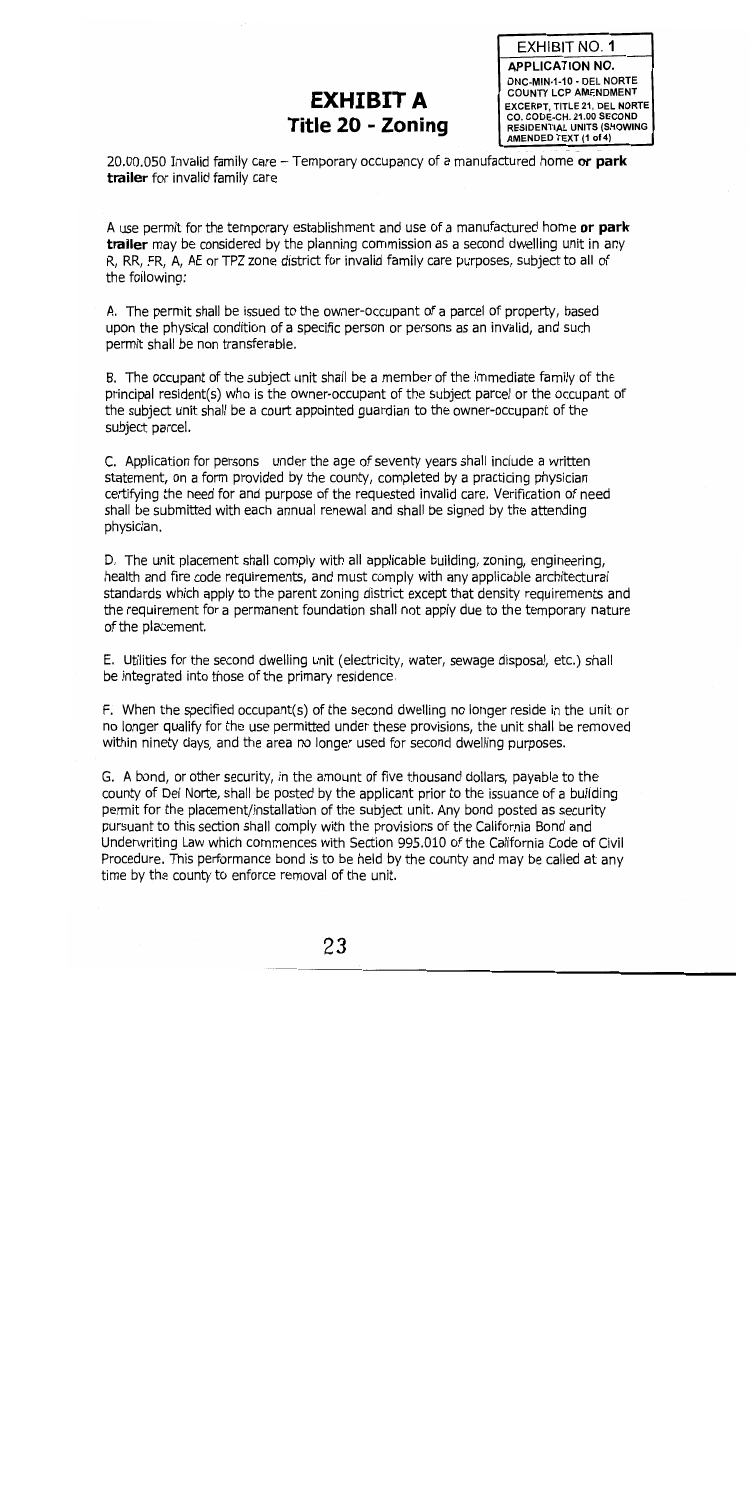H. A notice of conditional approval, stating the conditions of the use permit and requiring the removal of the manufactured home or park trailer upon cessation of need, shall be recorded at the time of issuance of the building permit for the placement (installation) of the unit. A notarized acknowledgement statement by the property owner shall be included on the notice of conditional approval.

I. The use permit shall be subject to annual review and verification of compliance by the planning department and/or planning commission. A fee, in an amount determined by the board of supervisors, may be charged for the annual review.

J. Any temporary manufactured home or park trailer in the TPZ zone district must be located within the designated building area as identified in a Forester's Report.

#### 20.040.645 Park Trailer

"Park trailer" means a trailer designed for human habitation that meets all of the following requirements:

- (1) it contains 400 square feet or less of gross floor area, excluding loft area space that do not meet the requirements of Section 18033 of the Health and Safety Code. It may not exceed 14 feet in width at the maximum horizontal projection.
- (2) It is built upon a single chassis.
- (3) It may only be transported upon the public highways with a permit issued pursuant to Section 35780 of the Vehicle Code.

*\*Text shown BOLD* is proposed new text.

 $\lambda$  of  $1$  $24$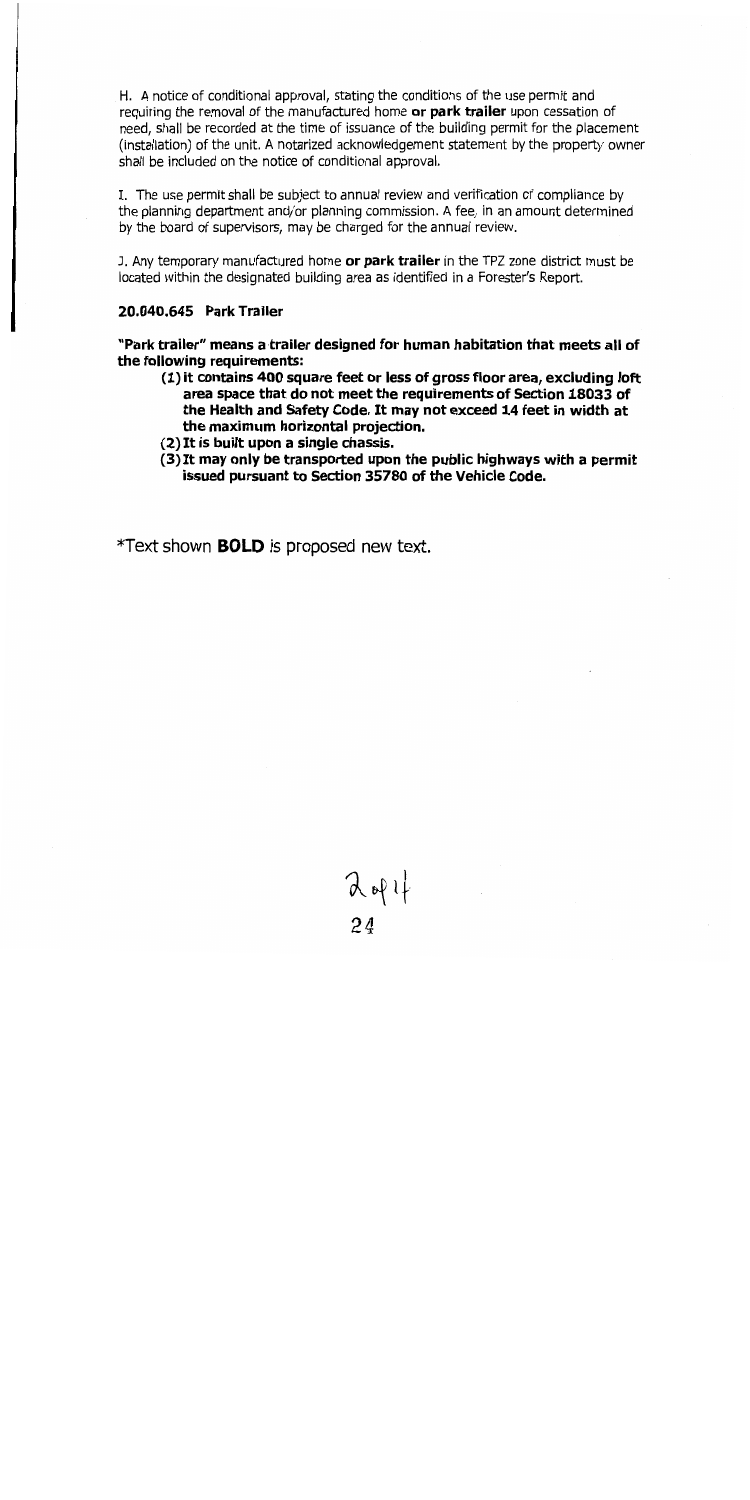# **EXHIBIT B** Title 21 - Coastal Zoning

21.00.050 Invalid family care - Temporary occupancy of a manufactured home or park trailer for invalid family care.

A use permit for the temporary establishment and use of a manufactured home or park trailer may be considered by the planning commission as a second dwelling unit in any R. RR. FR. A, or AE zone district for invalid family care purposes, subject to all of the following:

A. The permit shall be issued to the owner-occupant of a parcel of property, based upon the physical condition of a specific person or persons as an invalid, and such permit shall be non transferable.

B. The occupant of the subject unit shall be a member of the immediate family of the principal resident(s) who is the owner-occupant of the subject parcel or the occupant of the subject unit shall be a court appointed quardian to the owner-occupant of the subject parcel.

C. Application for persons under the age of seventy years shall include a written statement, on a form provided by the county, completed by a practicing physician certifying the need for and purpose of the requested invalid care. Verification of need shall be submitted with each annual renewal and shall be signed by the attending physician.

D. The unit placement shall comply with all applicable building, zoning, engineering, health and fire code requirements, and must comply with any applicable architectural standards which apply to the parent zoning district except that density requirements and the requirement for a permanent foundation shall not apply due to the temporary nature of the placement.

E. Utilities for the second dwelling unit (electricity, water, sewage disposal, etc.) shall be integrated into those of the primary residence.

F. When the specified occupant(s) of the second dwelling no longer reside in the unit or no longer qualify for the use permitted under these provisions, the unit shall be removed within ninety days, and the area no longer used for second dwelling purposes.

G. A bond, or other security, in the amount of five thousand dollars, payable to the county of Del Norte, shall be posted by the applicant prior to the issuance of a building permit for the placement/installation of the subject unit. Any bond posted as security pursuant to this section shall comply with the provisions of the California Bond and Underwriting Law which commences with Section 995.010 of the California Code of Civil Procedure. This performance bond is to be held by the county and may be called at any time by the county to enforce removal of the unit.

 $\frac{7}{25}$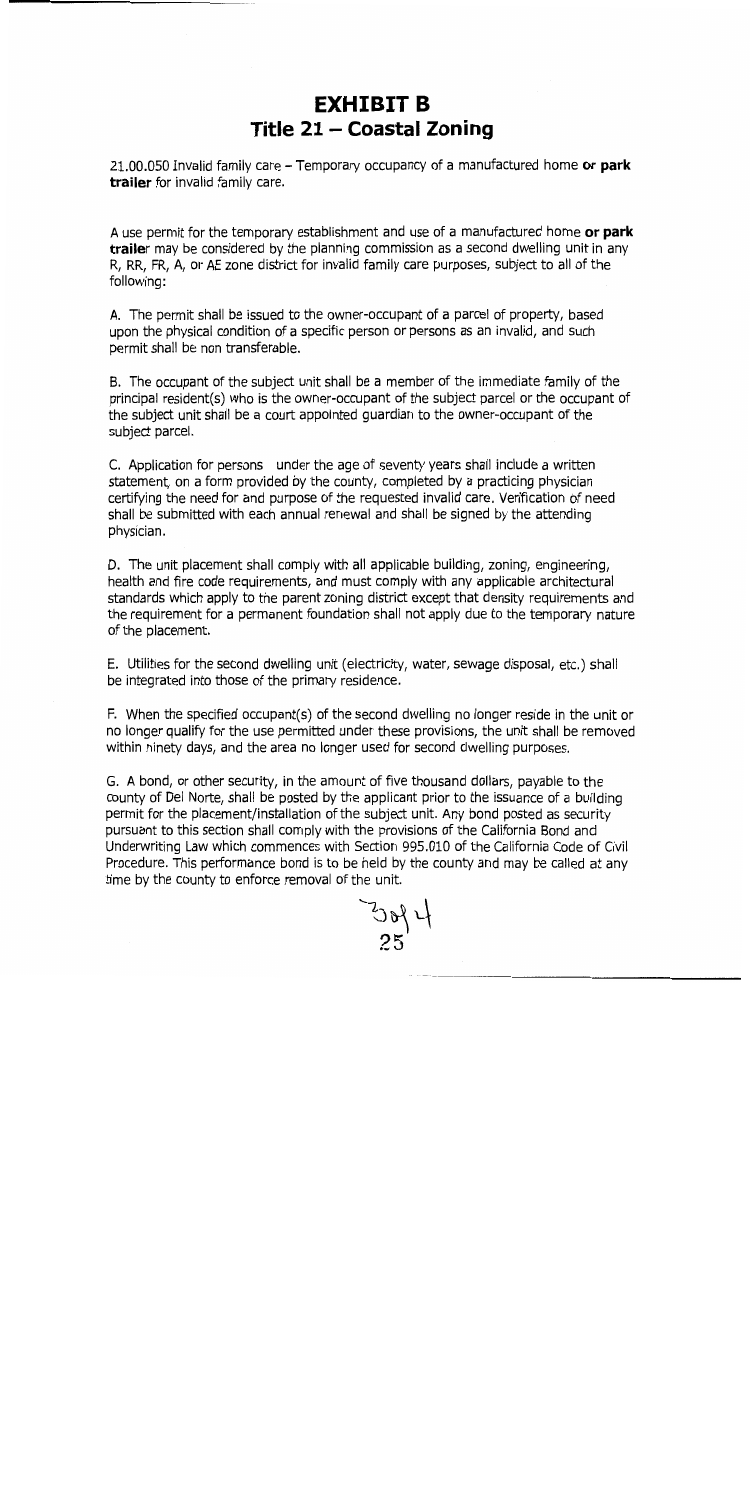H. A notice of conditional approval, stating the conditions of the use permit and requiring the removal of the manufactured home or park trailer upon cessation of need, shall be recorded at the time of issuance of the building permit for the placement (installation) of the unit. A notarized acknowledgement statement by the property owner shall be included on the notice of conditional approval.

I. The use permit shall be subject to annual review and verification of compliance by the planning department and/or planning commission. A fee, in an amount determined by the board of supervisors, may be charged for the annual review.

#### 21.04.634 Park Trailer

"Park trailer" means a trailer designed for human habitation that meets all of the following requirements:

- (1) it contains 400 square feet or less of gross floor area, excluding loft area space that do not meet the requirements of Section 18033 of the Health and Safety Code. It may not exceed 14 feet in width at the maximum horizontal projection.
- (2) It is built upon a single chassis.
- $(3)$  It may only be transported upon the public highways with a permit issued pursuant to Section 35780 of the Vehicle Code.

\*Text shown **BOLD** is proposed new text.

494  $26$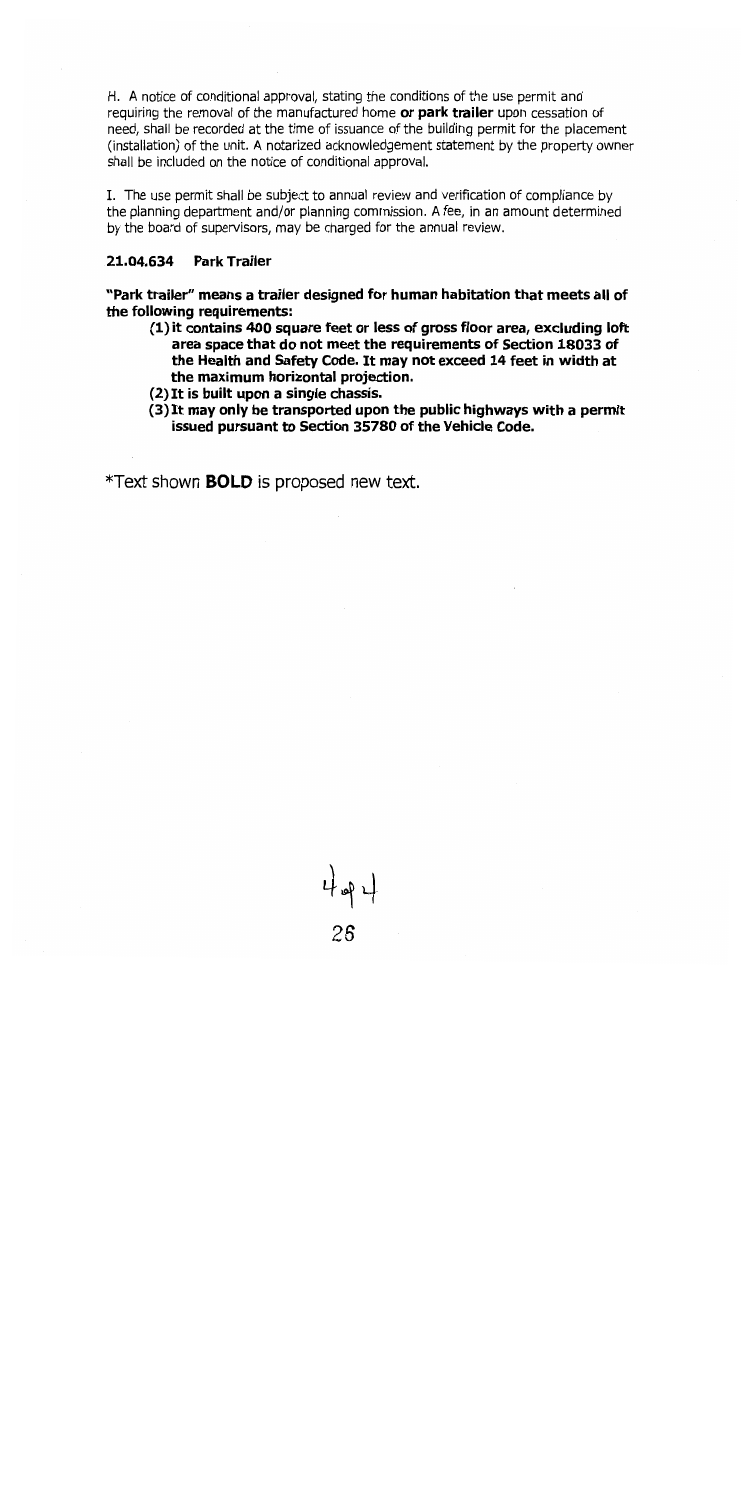# **BOARD OF SUPERVISORS COUNTY OF DEL NORTE STATE OF CALIFORNIA**

**EXHIBIT NO. 2 APPLICATION NO.** DNC-MIN-1-10 - DEL NORTE **COUNTY LCP AMENDMENT COUNTY RESOLUTION NO.** 2010-055 - SUBMITTAL OF **LCP AMENDMENT** APPLICATION (1 of 2)

# RESOLUTION NO. 2010 -  $155$

# A RESOLUTION OF THE DEL NORTE COUNTY BOARD OF SUPERVISORS SUBMITTING AN ORDINANCE AMENDING ORDINANCE 95-17 &1 TO THE **CALIFORNIA COASTAL COMMISSION AS A LOCAL COASTAL PLAN AMENDMENT**

**WHEREAS**, the County of Del Norte has adopted an ordinance amending the Local Coastal Plan and Title 21 Coastal Zoning Ordinance; and

**WHEREAS**, this amendment has been reviewed and processed pursuant to the provisions of the Local Coastal Plan and Title 21 (Coastal Zoning); and

**WHEREAS**, the project is exempt from the California Environmental Quality Act under Section 15303 (Class 3) of Article 19 - Categorical Exemptions; and

**WHEREAS**, this ordinance is intended to be carried out in a manner in conformity with the Coastal Act and the implementing Local Coastal Plan; and

**WHEREAS**, this amendment shall take effect and be enforced thirty (30) days after the date of the passage of the companion ordinance, and after approval of the amendment by the Coastal Commission, whichever is later; and

**WHEREAS**, the amendment in this resolution supercedes any other previously submitted LCP amendments for the affected portions;

NOW, THEREFORE, BE IT RESOLVED, that the Board of Supervisors of the County of Del Norte, State of California do hereby approve the changes to the Invalid Family Care - Temporary Occupancy of a Manufactured Home for Invalid Family Care text within the California Coastal Zone as outlined by the attached Ordinance (Exhibit  $A)$ ; and

BE IT FURTHER RESOLVED, that by submission of such changes to the Coastal Commission for certification, the Board of Supervisors is requesting the subject amendments be identified as requiring rapid and expeditious action.

**PASSED AND ADOPTED** this 12<sup>th</sup> day of October 2010, by the following polled vote of the Board of Supervisors of the County of Del Norte.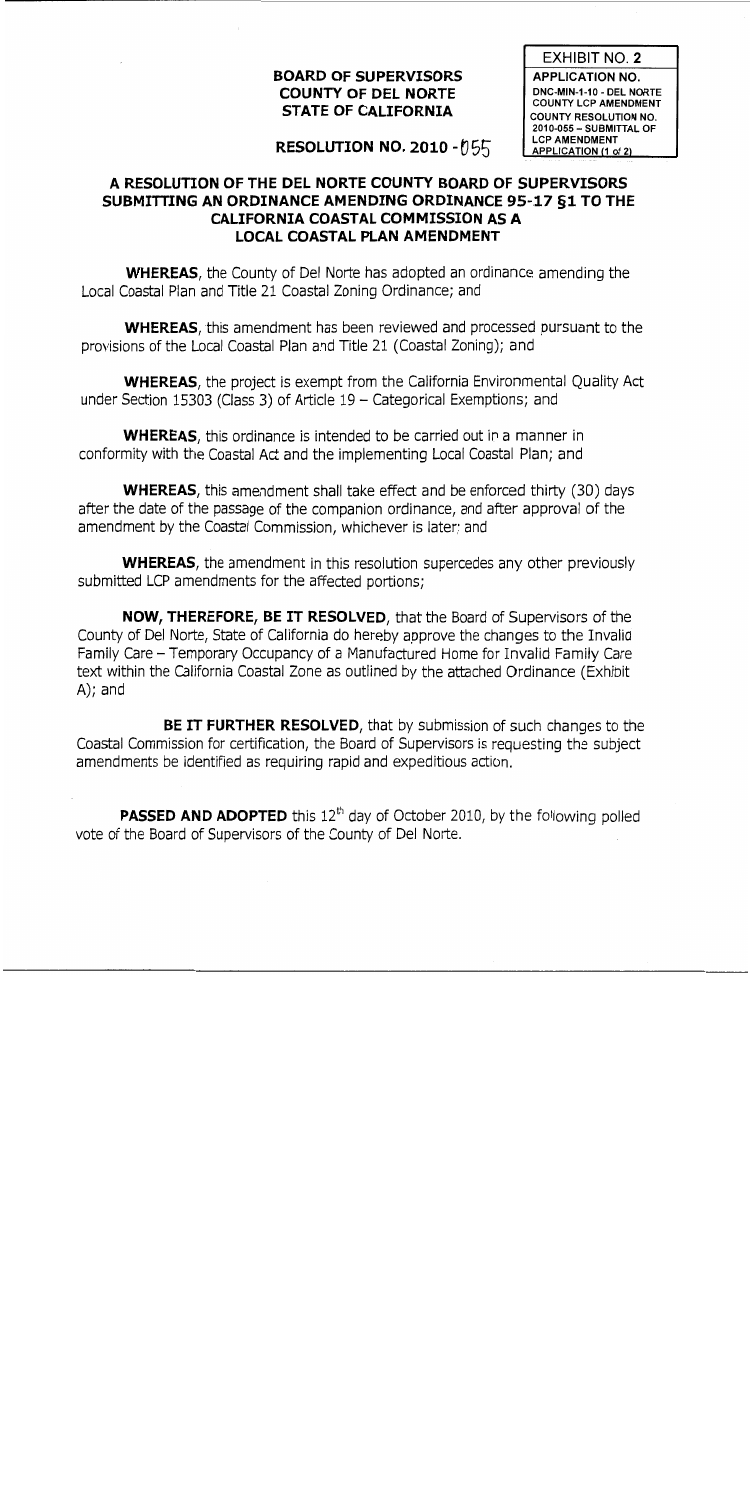AYES: Supervisors McNamer, Sullivan, McClure, Finigan, Hemmingsen

 $\lambda$ da

NOES: None

ABSTAIN: None

ABSENT: None

Gerry Hemmingsen, Chair Del Norte County Board of Supervisors

ATTEST:

Jeremi Ruiz, Clerk of (the Board of Supervisors County of Del Norte, State of California

APPROVED AS TO FORM:

**DOHN HENION** County Counsel

Date: October 12, 2010

I hereby certify that according to the provisions of Government Code Section 25103, delivery of this document has been made.

Clerk of the Board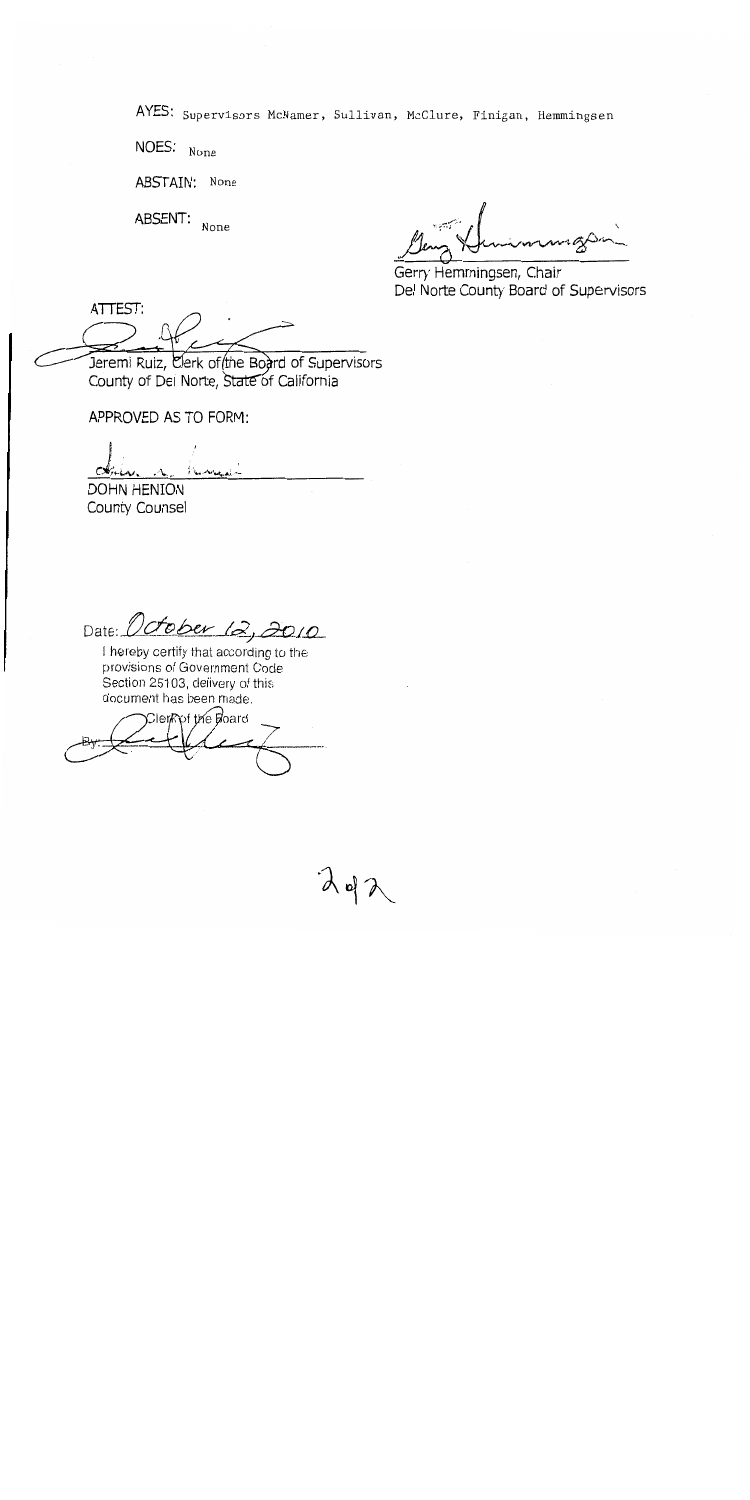

# ORDINANCE NO. 2010- 010

# **BOARD OF SUPERVISORS** COUNTY OF DEL NORTE, STATE OF CALIFORNIA



# AN ORDINANCE OF THE DEL NORTE COUNTY BOARD OF SUPERVISORS AMENDING SECTION 21.00.050 and ADDING SECTION 21.040.634 OF THE DEL NORTE COUNTY CODE RELATING TO INVALID FAMILY CARE

11 The Board of Supervisors of the County of Del Norte do ordain as follows: 12

13 **SECTION 1.** Section 21.00.050 of Chapter 21.00, Title 21, of Del Norte County Code is  $14$ amended to read as follows:

16 21.00.050 Invalid family care – Temporary occupancy of a manufactured home or park trailer  $17 \,$ for invalid family care.

18

15

 $1\,$ 

 $\overline{2}$ 

3

4

5

 $\sqrt{6}$  $\overline{7}$ 

8

9

10

19 A use permit for the temporary establishment and use of a manufactured home or park trailer 20 may be considered by the planning commission as a second dwelling unit in any R, RR, FR, A,

21 or AE zone district for invalid family care purposes, subject to all of the following:

22 A. The permit shall be issued to the owner-occupant of a parcel of property, based upon the 23 physical condition of a specific person or persons as an invalid, and such permit shall be non 24 transferable.

25 B. The occupant of the subject unit shall be a member of the immediate family of the principal 26 resident(s) who is the owner-occupant of the subject parcel or the occupant of the subject unit

27 shall be a court appointed guardian to the owner-occupant of the subject parcel.

28 C. Application for persons under the age of seventy years shall include a written statement,

29 on a form provided by the county, completed by a practicing physician certifying the need for

and purpose of the requested invalid care. Verification of need shall be submitted with each 30

31 annual renewal and shall be signed by the attending physician.

 $32<sup>2</sup>$ D. The unit placement shall comply with all applicable building, zoning, engineering, health and 33 fire code requirements, and must comply with any applicable architectural standards which 34 apply to the parent zoning district except that density requirements and the requirement for a 35 permanent foundation shall not apply due to the temporary nature of the placement.

36 E. Utilities for the second dwelling unit (electricity, water, sewage disposal, etc.) shall be 37 integrated into those of the primary residence.

38 F. When the specified occupant(s) of the second dwelling no longer reside in the unit or no 39 longer qualify for the use permitted under these provisions, the unit shall be removed within 40 ninety days, and the area no longer used for second dwelling purposes.

41 G. A bond, or other security, in the amount of five thousand dollars, payable to the county of

42 Del Norte, shall be posted by the applicant prior to the issuance of a building permit for the

43 placement/installation of the subject unit. Any bond posted as security pursuant to this section 44

shall comply with the provisions of the California Bond and Underwriting Law which commences

PAGE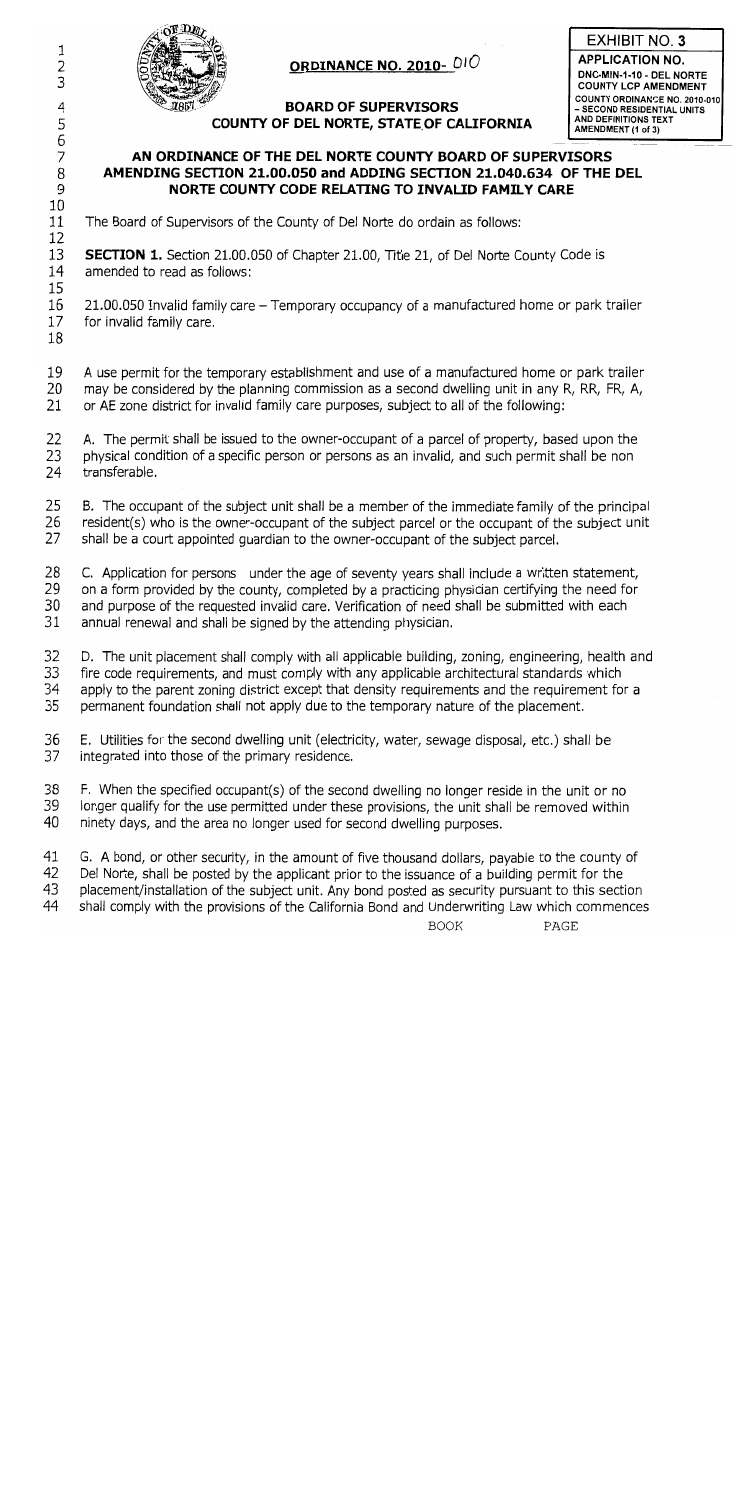45 with Section 995.010 of the California Code of Civil Procedure. This performance bond is to be 46 held by the county and may be called at any time by the county to enforce removal of the unit.

47 H. A notice of conditional approval, stating the conditions of the use permit and requiring the 48 removal of the manufactured home or park trailer upon cessation of need, shall be recorded at 49 the time of issuance of the building permit for the placement (installation) of the unit. A notarized acknowledgement statement by the property owner shall be included on the notice of 50 51 conditional approval.

52 I. The use permit shall be subject to annual review and verification of compliance by the 53 planning department and/or planning commission. A fee, in an amount determined by the 54 board of supervisors, may be charged for the annual review.

56 **SECTION 2.** Section 21.04.634 of Chapter 21.04, Title 21, of Del Norte County Code is added 57 to read as follows:

59 21.040.634 Park Trailer

55

58

60

63.

64

65

66

67

68

69 70

71

72

87 88

89 90

91 92 93

94

61 "Park trailer" means a trailer designed for human habitation that meets all of the following 62 requirements:

- (1) it contains 400 square feet or less of gross floor area, excluding loft area space that do not meet the requirements of Section 18033 of the Health and Safety Code. It may not exceed 14 feet in width at the maximum horizontal projection.
- (2) It is built upon a single chassis.
- (3) It may only be transported upon the public highways with a permit issued pursuant to Section 35780 of the Vehicle Code.

**SECTION 3.** Classification. This ordinance is considered of a general and permanent nature and is classified as a codified ordinance.

73. **SECTION 4.** If any part of this Ordinance or its application is deemed invalid by a court of 74 competent jurisdiction, the Board of Supervisors intends that such invalidity will not affect the 75 effectiveness of the remaining provisions or applications and, to this end, the provisions of this 76 Ordinance are severable. 77

78 **SECTION 5.** This ordinance shall become effective 31 days following its final passage and 79 adoption and after approval of the amendment by the Coastal Commission, whichever is later. 80

81 PASSED AND ADOPTED this day of , 2010 by the Board of Supervisors 82 of the County of Del Norte by the following polled vote: 83

84 Supervisors McNamer, Finigan, McClure, Sullivan, Hemmingsen AYES: 85

86 NOES: None

ATTEST:

ABSENT: None

immagan

GERRY HEMMINGSEN, Chairman Board of Supervisors

**BOOK** 

APPROVED AS TO FORM:

PAGE